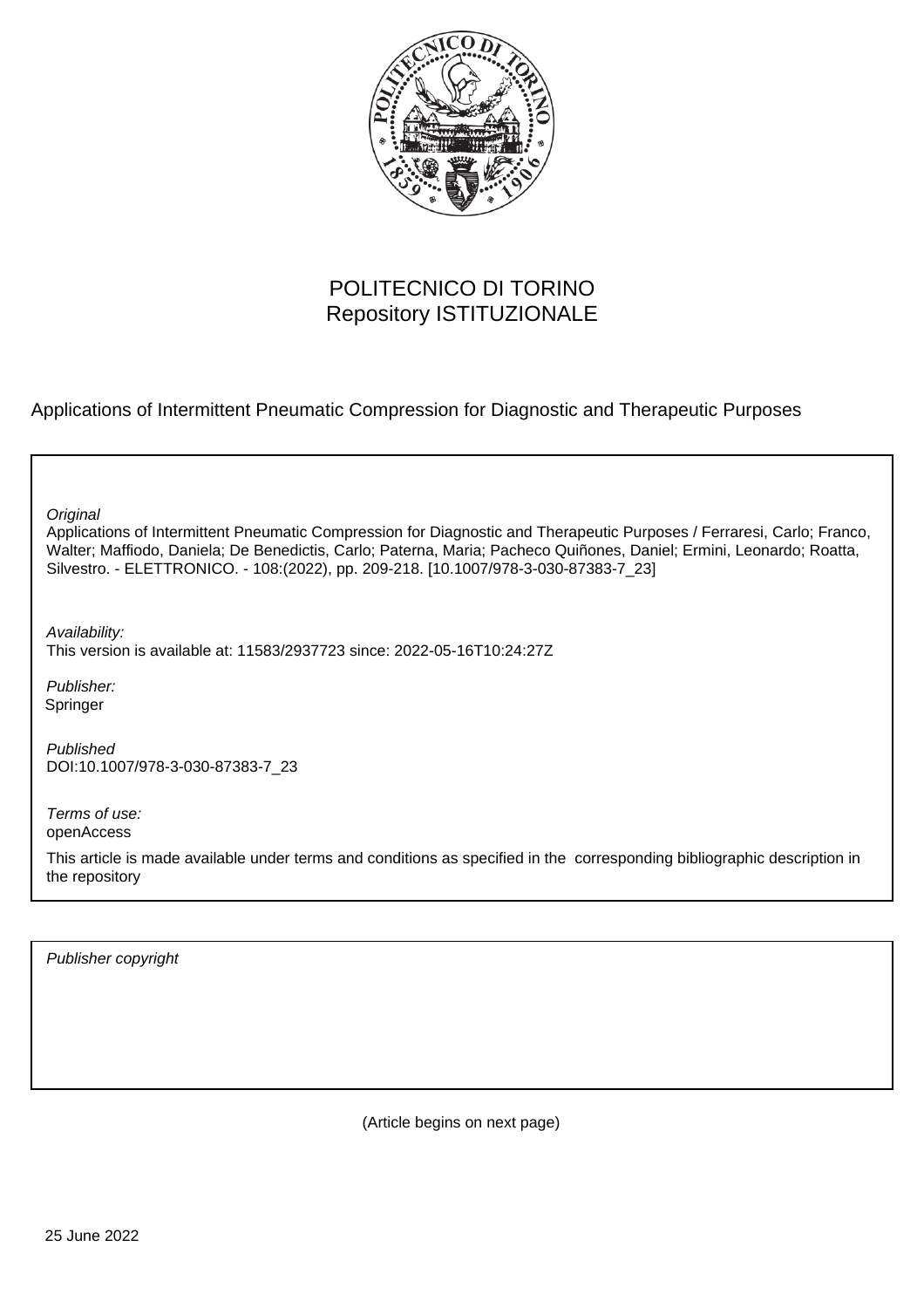# **Applications of Intermittent Pneumatic Compression for diagnostic and therapeutic purposes**

Carlo Ferraresi<sup>1</sup>, Walter Franco<sup>1</sup>, Daniela Maffiodo<sup>1</sup>, Carlo De Benedictis<sup>1\*</sup>, Maria Paterna<sup>1</sup>, Daniel Pacheco Quiñones<sup>1</sup>, Leonardo Ermini<sup>2</sup>, Silvestro Roatta<sup>2</sup>

<sup>1</sup> Department of Mechanical and Aerospace Engineering, Politecnico di Torino, Turin (Italy) <sup>2</sup> Laboratory of Integrative Physiology, Department of Neuroscience, University of Torino,

Turin (Italy)

carlo.debenedictis@polito.it

**Abstract.** Intermittent Pneumatic Compression (IPC) technique is prescribed for several treatments, as the management of venous leg ulcers or the prevention of deep vein thrombosis. Commercial devices do not enable the full customization of the compressive patterns due to design specifications and low dynamics. However, IPC can be implemented in a wide scenario of clinical protocols, and not only as a therapeutic tool. In this paper, the results of the research on IPC devices conducted at the Politecnico di Torino (Turin, Italy) are presented. In particular, applications regarding the treatment of the end-diastolic volume (EDV) reduction, the investigation of vascular phenomena as hyperemia, and the assessment of venous pulse wave velocity (vPWV) are discussed. The outcomes of the research demonstrate that IPC technology can lead to the creation of widely used diagnostic, therapeutic and rehabilitative devices.

**Keywords:** SDG3, therapeutic and rehabilitative devices, intermittent pneumatic compression, hemodynamics, hyperemia, vPWV, pneumotronics, human-machine interaction.

#### **1 Introduction**

In an extensive sense, Intermittent Pneumatic Compression (IPC) represents the application of mechanical pressure stimuli on a person's body, which can be either periodic or impulsive. An IPC device consists of one or more inflatable sleeves and an inflating system that allows a controlled and well-defined pressure trend to be applied to the lower or upper limbs of patients. In a first possible application, the applied compression may mimic the action of the muscle pump and promote venous return. For this reason, it can be used for the treatment of various pathologies, such as lymphedemas [1, 2], venous leg ulcers [3, 4, 5], prevention of deep vein thrombosis [6, 7], and for the treatment of subjects with limited mobility due to recent surgery or pathological condition.

IPC devices come with either single or multi-chamber sleeves [5]. The latter can provide sequential compression that can push the blood to the central part of the patient's body; the single-chamber devices, instead, produce controlled compression that is focused to a defined point of the body. The choice of one or the other type of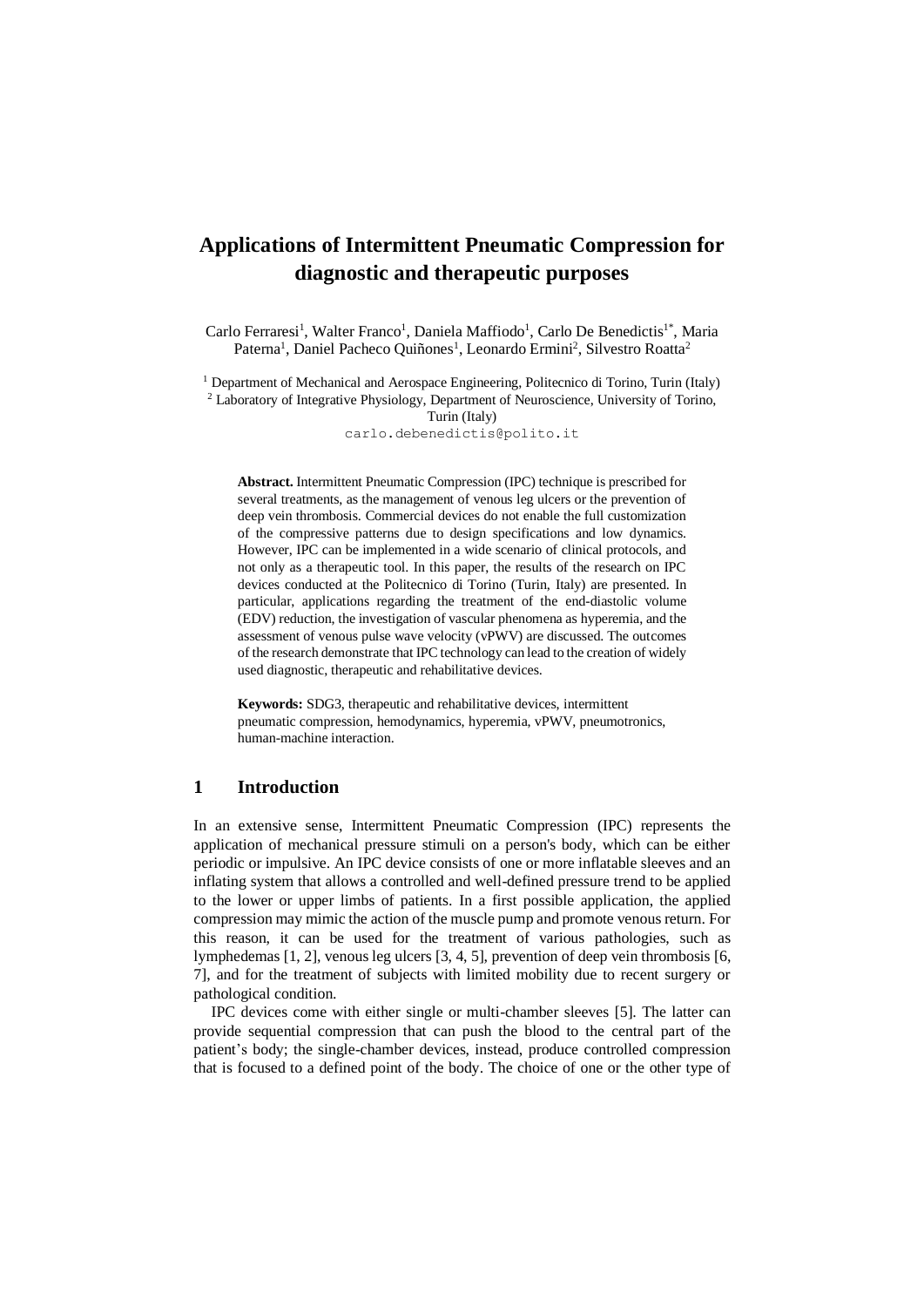device depends only on the specific application. In recent years, in order to improve the venous blood return and to prevent a reduction in left ventricle end-diastolic volume (EDV) in subjects with a walking disability, a multi-chamber IPC device has been developed at Politecnico di Torino [8, 9, 10].

In another application, Ferraresi et al. [11] describe a single chamber IPC device with high dynamic performances and capable to apply a customizable pressure pattern to the limbs of the subject. The device is therefore particularly suitable for research purposes oriented to better understand the mechanism behind the hyperemic response that develops in response to compression stimuli and its attenuation following consecutive compressions [12, 13]. The same device was also employed in a different application, oriented to the non-invasive assessment of a subject's volemic status [14, 15]. It is based on the generation and measurement of the propagation velocity of a pressure wave in the veins, namely the venous Pulse Wave Velocity (vPWV), which is related to vessel stiffness and therefore to vascular filling. The PWV has been used for years to monitor the stiffness of the arteries [16, 17, 18], but it is difficult to use it to monitor the venous compartment due to the lack of natural pulsations that therefore must be generated by the IPC device.

This work presents the outcomes of the research activity on IPC devices carried out by the group of functional biomechanics at the Department of Mechanical and Aerospace Engineering (DIMEAS) of Politecnico di Torino, Italy. The activity detailed in this work was carried out in collaboration with relevant research centers, in particular the Laboratory of Integrative Physiology of the University of Torino, Italy and the Laboratory of Sports Physiology of the University of Cagliari, Italy. The diversity of the applications shown in this paper and in the literature signals the relevancy of the research theme. In fact, the improvement of treatments for cardiovascular diseases and the definition of new methodologies for the investigation of hemodynamics are well in agreement with the rationale behind SDG3 promoted by the United Nations, which aims at ensuring healthy lives and well-being.

### **2 IPC device for the improvement of venous blood return**

Patients with a walking disability are subjected to a reduction in the EDV of the left ventricle, since the blood pressure gradient between the right atrium and the postcaval vein is normally supplied by effects related to locomotion, as the rhythmic contraction of the triceps surae which compresses the veins in the calf. For this reason, a device aiming to generate intermittent stimulation to the lower limbs can be effectively used to improve the cardiac functionality in those patients.

Ferraresi et al. [8], on the basis of a mathematical modeling, created a multi-bladder IPC device designed to favor the return of venous blood in people with motor deficit in the lower limbs. The mechatronic system was provided with six inflatable bladders integrated within two shells, each mounted on a separate segment (calf and foot, see Fig. 1). The bladders were designed to direct the pneumatic energy towards the limb without dispersion related to the deformation of the materials. Thanks to compliant and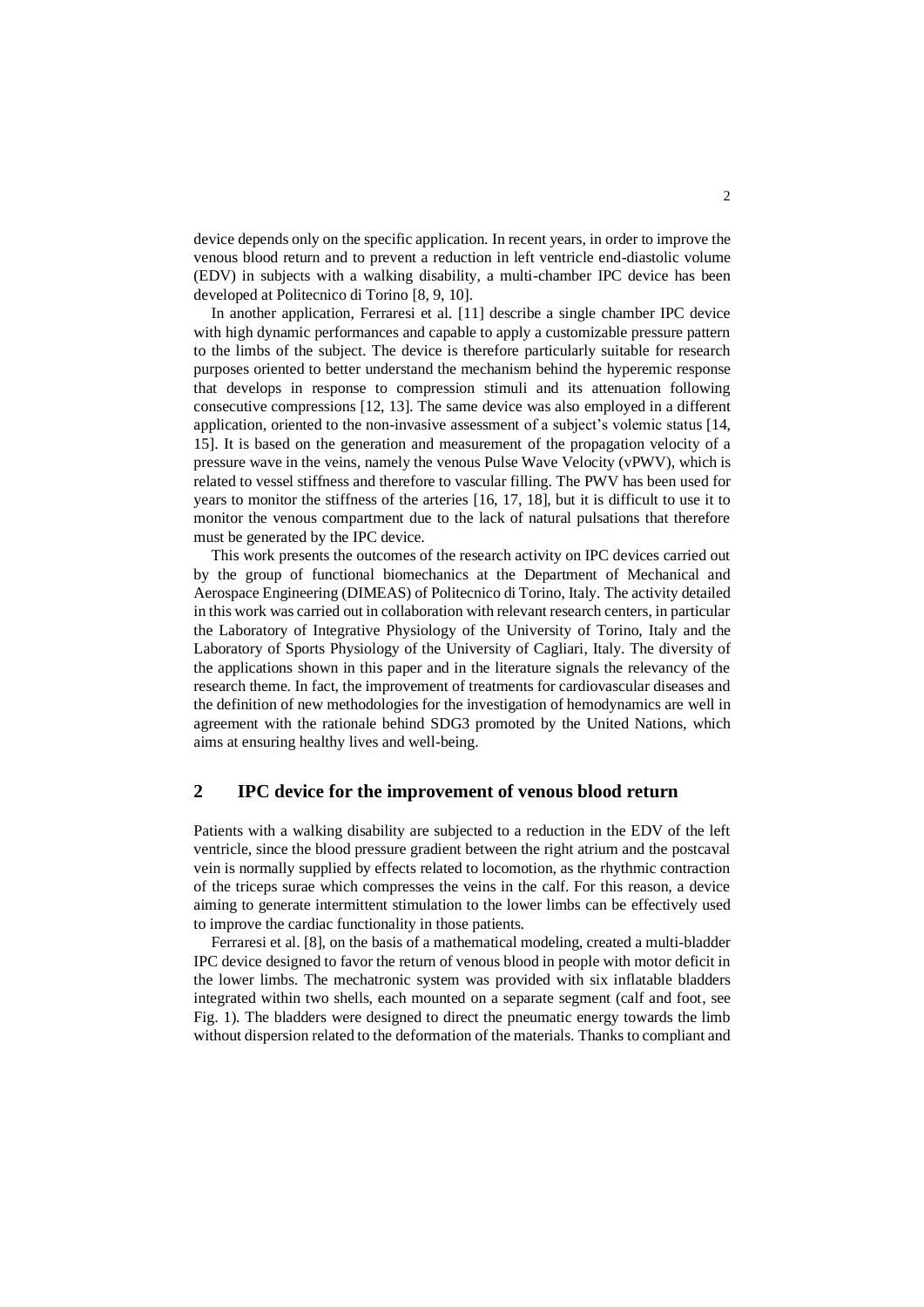air-tight material, as well as to proper shaping of each bladder, it was possible to achieve good performance of the IPC device.

The control system was based on a group of six 3-way electro-pneumatic valves, six pressure sensors and a programmable logic controller. The valves and pressure sensors were mounted on the calf shell, in order to improve the dynamic performance of the pneumatic system.

Subsequently, Manuello Bertetto et al. [9] applied this device in experimental trials, for objective evaluation of its effectiveness in the enhancement of venous blood return. To assess EDV non-invasively, an equipment able to measure the thoracic electrical bioimpedance was used.



**Fig. 1.** Pneumotronic IPC device for the improvement of venous blood return; application in experimental trials for EDV assessment.

Compression-relaxation protocols were designed considering the alternating activation of two sleeves to simulate the muscle pattern during locomotion. The mechatronic device was tested on 19 healthy voluntary participants, which were initially monitored for 3 min to collect TEB baseline values. During the experimentation, which involved activation-deactivation sequences following a peristaltic compression (caudal-rostral trend), the EDV increased of about 10% with respect to preliminary observation done during initial monitoring of the subjects.

Although the study did not consider patients unable to walk or bed-ridden, it confirmed the relevance of the implementation of such IPC devices for the treatment of conditions related to reduction of venous blood return.

## **3 IPC device for the study of vascular phenomena**

Besides therapeutic treatments, IPC devices can be effectively used to examine in-depth vascular phenomena as hyperemia. Ferraresi et al. [11] presented the design and modeling of an IPC device aimed at providing customizable pressure profiles to human limbs, whereas Messere et al. [12, 13] showed applications of such device on a set of healthy subjects, aimed at developing protocols for the study of the mechanisms behind hyperemia (i.e., the local increase of blood flow to tissues).

The device, shown in Fig. 2, was based on a pneumatic circuit used to inflate a blood pressure cuff wrapped around the limb to stimulate. In order to achieve appropriate responses, it was designed to control the pressure with a step reference of magnitude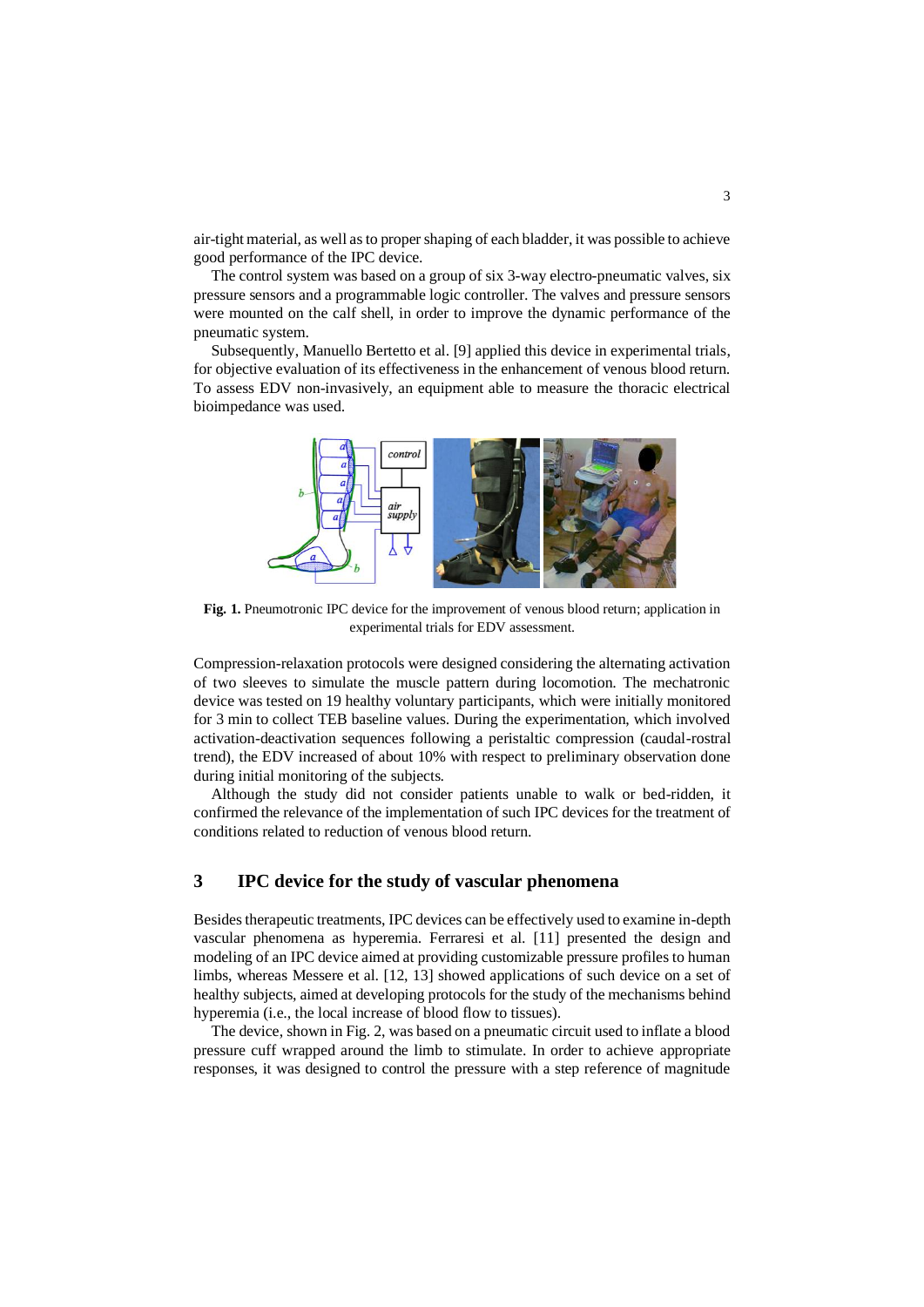between 0 and 250 mmHg, with critical attention given to static and dynamic performance.



Fig. 2. Picture (left) and scheme (right) of the pneumotronic system [11]. DV1 and DV2 are the digital valves respectively used to charge and discharge the cuff, PPV is the pressure proportional valve, PT is the pressure transducer.

In order to fulfil the required specifications of accuracy and short time response, a pneumatic circuit based on the combination of 2/2 digital solenoid valves and a pressure proportional valve, shown in Fig. 2, was designed. The digital valves (DV1 and DV2) were used to quickly charge and discharge the cuff, while the compact pressure proportional valve (PPV) was used to accurately control the level of pressure inside the cuff. A control system, combined with a pressure transducer PT positioned inside the cuff, was used in the final architecture to drive the valves, depending on the operating conditions of the system.

In order to investigate the sensitivity of the device to the variation of some physical parameters, an analytical model was implemented. In particular, the interaction between the cuff and the biological tissues was studied to achieve an accurate matching between the model and experimental data.

The final design of the pneumotronic IPC device showed high dynamic performance and was able to provide sharp, customizable stimuli to the limb of a subject (see Fig. 3) in a wide range of pressure, necessary for the investigation of several vascular phenomena with different dynamics.



**Fig. 3.** Recordings of a post-compression hyperemia from a representative subject: femoral artery blood flow (FBF) and cuff pressure [11].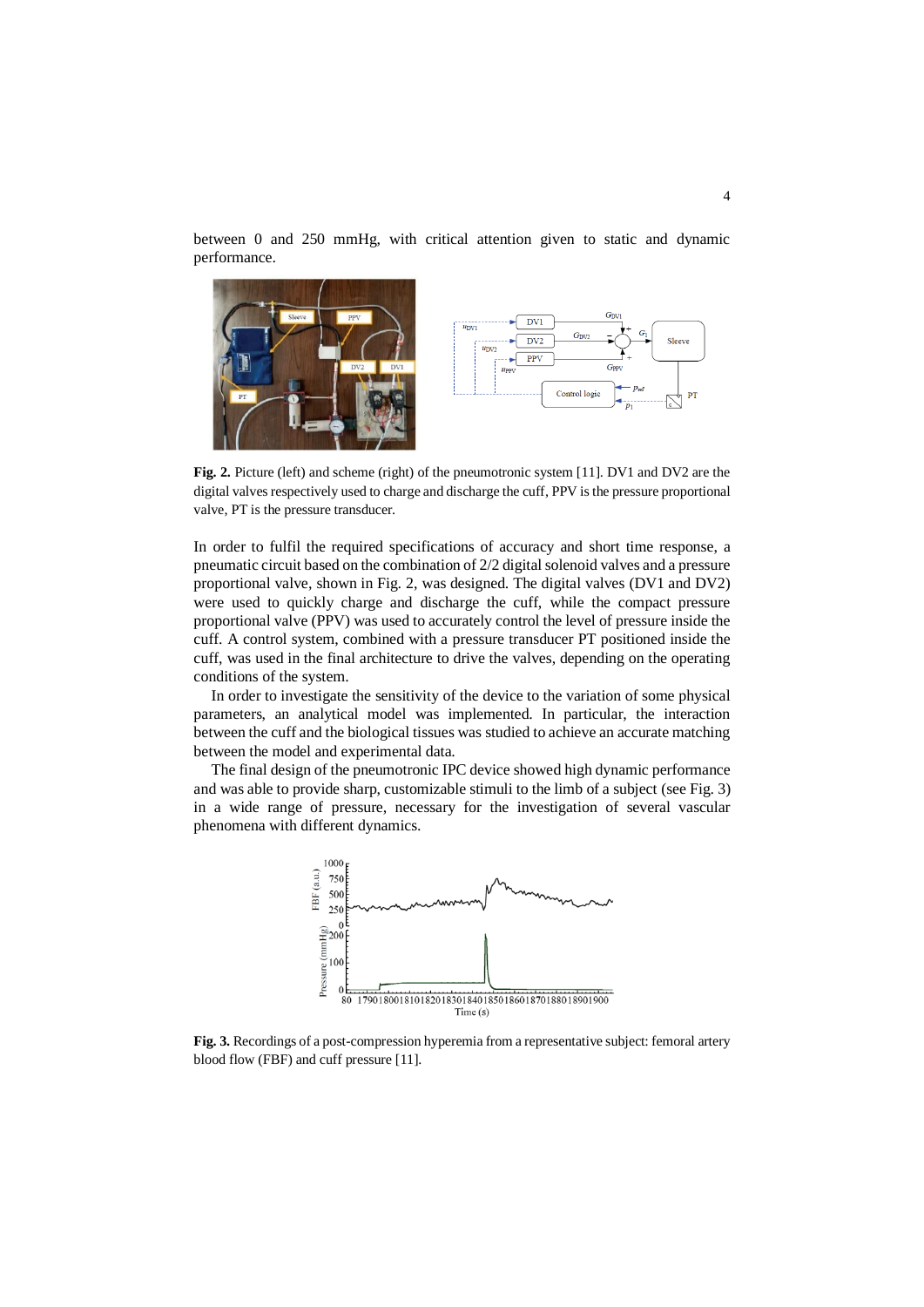#### **3.1 Investigation of vascular reactivity to mechanical stimuli**

Resistance vessels in skeletal muscle exhibit a rapid dilatation in response to mechanical stimuli, such as short-lasting external compressions, whose underlying mechanisms are still unclear. Messere et al. [12] performed an analysis on 10 healthy volunteers with the IPC device described in the previous section. The subjects sat on a chair with a backrest, the leg fully extended with the cuff wrapped distally to the knee. The protocol started after 10 min of rest and provided customized pressure patterns. With respect to traditional devices, that are often meant to apply fast and short-lasting stimuli, the custom-design IPC device was necessary to generate sequences of static pressure levels that can be considered to modulate vascular filling in venous compartments as well as pressure gradients across the wall of the vessels.

During the compressions, the blood flow of the femoral artery (FBF) was measured by Eco-Doppler sonography. The flow response highlighted a significant increase of FBF after the occurrence of the high-level compression. Preliminary investigations showed suitable performance of the device for the investigation of vascular phenomena behind the compression-induced rapid hyperemia that still do not have a univocal interpretation [19 – 24].

Another relevant issue recently investigated is the role of tissue oxygenation in shaping the magnitude of this mechanically-induced rapid hyperemia. Messere et al. [13] hypothesized that increased tissue oxygenation could explain the progressive attenuation of the hyperemia in response to repetitive stimulation. To measure local hemodynamic changes, a continuous wave near-infrared spectroscopy (NIRS) device was used, providing a tissue oxygenation index. The NIRS measurement was obtained for wrist extensor muscles and for the lateral head of the gastrocnemius muscle of the right leg, since two different stimulation points were considered (Fig. 4).



Fig. 4. Set-up of the 1<sup>st</sup> (left) and 2<sup>nd</sup> (right) protocol for the investigation of hyperemia [13].

In the first protocol, the IPC device was used to deliver two series of two compressive stimuli to the forearm with a time interval of 25 s between each compression, with peak pressure 250 mmHg and duration 1 s (Fig. 4, left). In the first series, the hyperemia was not limited, whereas it was prevented after the first compression in the second series. It was observed that preventing the hyperemia and the ensuing increases in oxygenation also prevented the attenuation of the hyperemic response to a subsequent stimulus.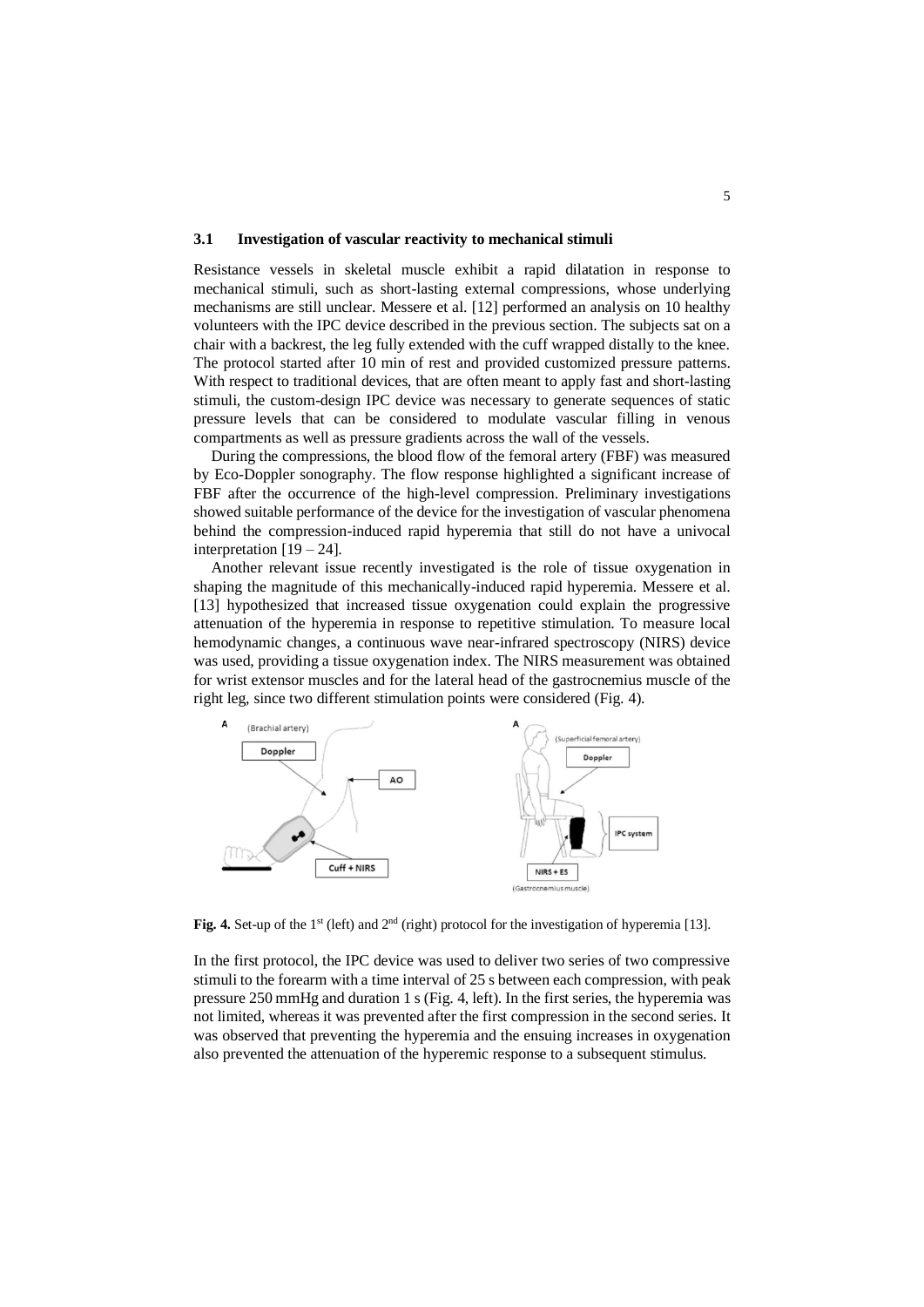The second protocol was designed to understand if the tissue oxygenation produced by a compression or a muscle contraction (which similarly compresses intramuscular vessels) affects the hyperemia generated by a subsequent compression or contraction of the same muscle (Fig. 4, right). During this protocol, the lateral gastrocnemius of the right leg was stimulated by means of an electrical stimulator at 20 Hz frequency. Compression of the leg was obtained with an IPC system including four bladders, with peak pressure 150 mmHg and duration of about 2-3 s. Several combinations of muscle contraction and pneumatic compression were considered.

The results of the study demonstrated that the hemodynamic responses to muscle contraction and to limb compression are very similar, suggesting a common underlying mechanism related to mechanical deformation of blood vessels. Moreover, the results showed, for the first time in humans, that the tissue hyper-oxygenation has a significant role in limiting further responses in skeletal muscle.

#### **4 IPC in the study of venous compartment hemodynamics**

As discussed in Section 3, IPC technique can be employed to investigate vascular phenomena and not only as a therapeutic tool in patients with some deficits as EDV reduction (Section 2). Moreover, IPC devices can also be used to generate pressure pulses in veins to allow for the measurement of Pulse Wave Velocity (vPWV).

#### **4.1 IPC as a tool in a system for the measurement of venous PWV**

Ermini et al. [14] carried out a study on 8 healthy volunteers with a revised version of the IPC device shown in Section 3. The experimental set-up is shown in Fig. 5. A compressive stimulus was delivered directly to the foot by inflating a pneumatic cuff. The peak pressure considered was equal to 200 mmHg, with a duration of 1 s and inflation time of 400 ms. The foot compression was used to create a pressure pulse that propagated along the veins until it was detected by a Doppler ultrasound system at superficial femoral vein (SFV) level. The venous blood velocity was recorded with a linear probe positioned on the leg, with an incident angle of about 60°.



**Fig. 5.** Set-up for the measurement of vPWV in response of different trunk orientation [14].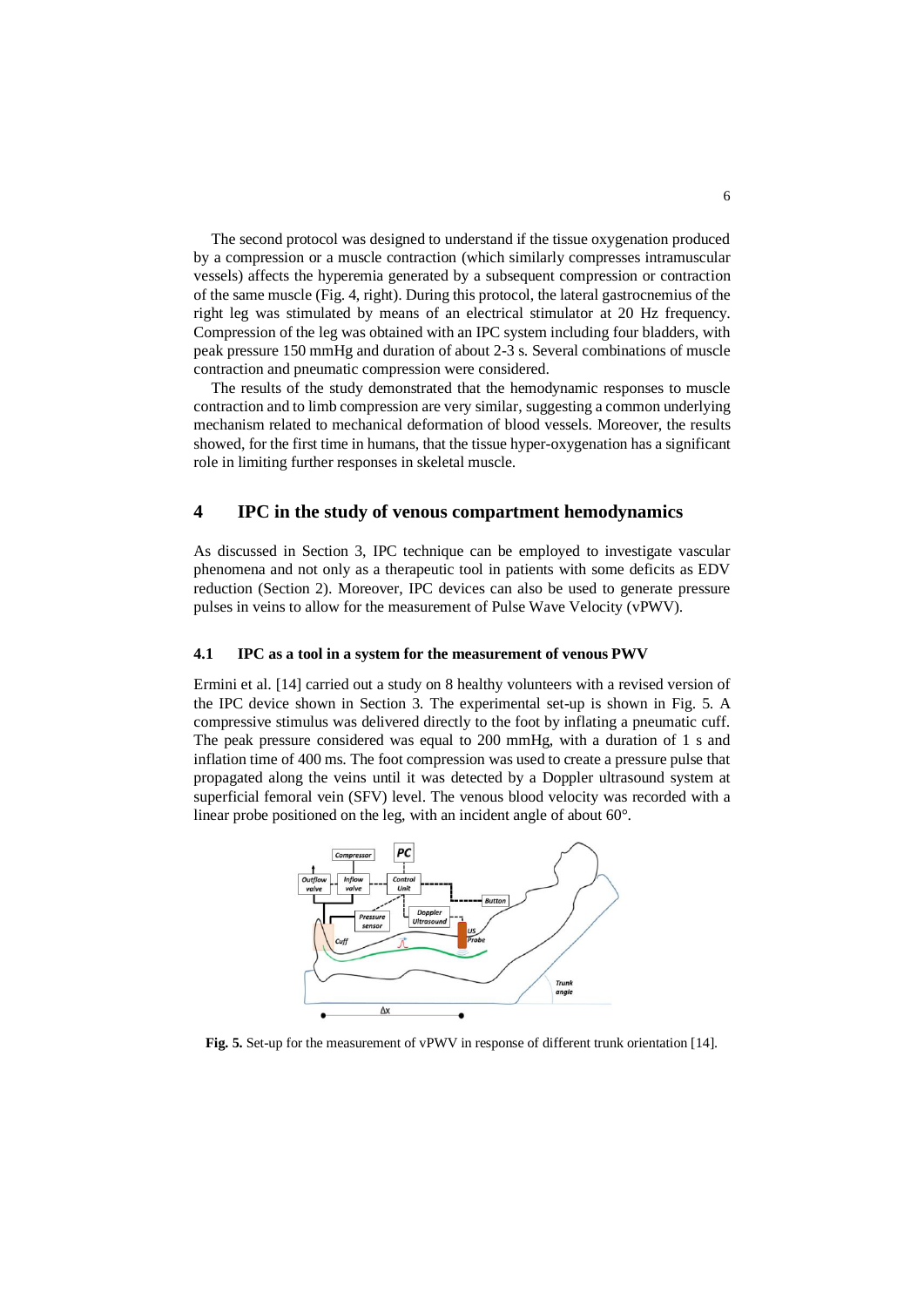A pressure transducer was positioned on the cuff outlet and used to monitor the pressure inside the inflating volume (Fig. 6a, bottom), whereas leg venous pressure (LVP) was estimated as the hydrostatic load relative to the vertical distance between the leg and the venous point of collapse, which was detected by a second dedicated ultrasound system. The Doppler signal was sampled at 10 kHz (Fig. 6a, top) and used to extract the maximum velocity profile (Fig. 6c). The footprint of the latter, detected by a custom-made algorithm, was used to calculate the transit time of the pulse wave. The vPWV was then calculated as the ratio between the traveled distance (measured between the ankle and the probe positions) and transit time.

The trigger of the stimulation was provided directly by the participant subject with a button, at the end of the expiratory phase in order to reduce the interference between the vPWV assessment and the respiratory activity and to improve the reproducibility of the measurements.

This study provided a significant proof of concept for a new methodology focused on the calculation of vPWV. Although PWV can be reliably assessed in arteries, where it is a well-established marker of cardiovascular risk, the measurement of vPWV has not been investigated with the same attention. In particular, the lack of relevant pulsation in the venous compartment, as well as the low blood pressure levels involved, represent significant limitations for a reliable measurement. For these reasons, the use of an IPC device can be really effective in generating the pressure pulse required for such measurement. The results of the study, in terms of vPWV values, were compatible with those obtained with different techniques  $(1-3 \text{ m/s})$  for supine position,  $4-15 \text{ m/s}$  in the arm for venous pressures of 20-80 mmHg). Moreover, the linear relationship observed between vPWV and LVP was compatible with the literature  $[25 - 28]$  and confirmed that vPWV assessment could represent an indirect estimation of the venous pressure, which is directly connected to the volemic status of a patient.



**Fig. 6.** Representative acquired and processed signals. (a) Venous pulse wave detected by Doppler ultrasound (top) and compressive stimulus profile (bottom). (b) Wavelet synchro-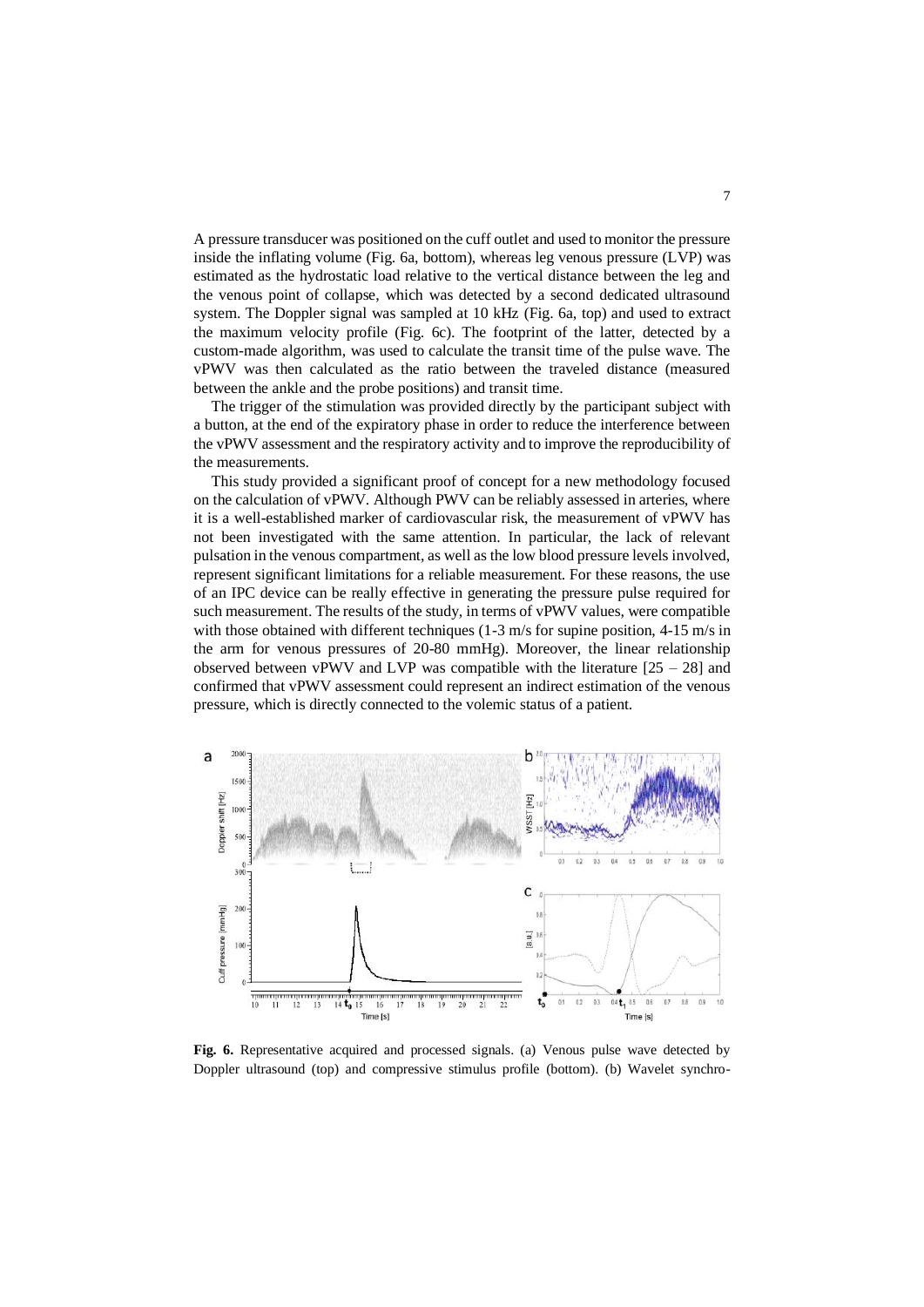squeezed transform (WSST) of the Doppler signal. (c) Smoothed normalized maximum energy profile of WSST (solid line) and its normalized second derivative (dashed line), whose maximum identifies the footprint of the profile which was used to calculate the transit time of the pulse wave [14].

#### **4.2 Estimation of vPWV in response to a simulated fluid change**

Ermini et al. [15] conducted an experiment on 15 healthy volunteers with a modified version of the IPC device shown in the previous section. In particular, the system was used to measure the vPWV along the arm, through a synchronous delivery of the compression (at the hand) with respiratory and cardiac cycles. The hemodynamic perturbation was realized by means of passive leg raising (PLR) maneuvers. An overview of the experimental set-up is given in Fig. 7. A fast compression (peak pressure: 400 mmHg, lasting about 1 s, inflation time: 400 ms) was delivered to the hand of each subject through the cuff.

A Doppler ultrasound system was used to detect the pressure pulse propagating proximally at the level of the basilic vein (BV). To further improve the quality of the measurements, the detection was synchronized with both respiratory and cardiac activities. In particular, the measurement was always performed at the end of the expiratory phase and at the same time instant within the cardiac cycle, corresponding to the lowest blood velocity. Cardiac synchronization was assessed by monitoring of the R-wave with a commercial ECG system.



**Fig. 7.** Set-up to estimate vPWV in response of passive leg rising maneuvers [15].

This study showed for the first time that vPWV is sensitive to simulated changes in blood volume, as produced by PLR. With respect to traditional techniques, this methodology is objective. Furthermore, the measurement is sensitive even to limited hemodynamic challenges, and it is not invasive. Given the relationship between vPWV and the volemic status of a patient, this technique could be used for monitoring purposes or to provide a quantitative assessment of vascular filling during fluid administration in patients.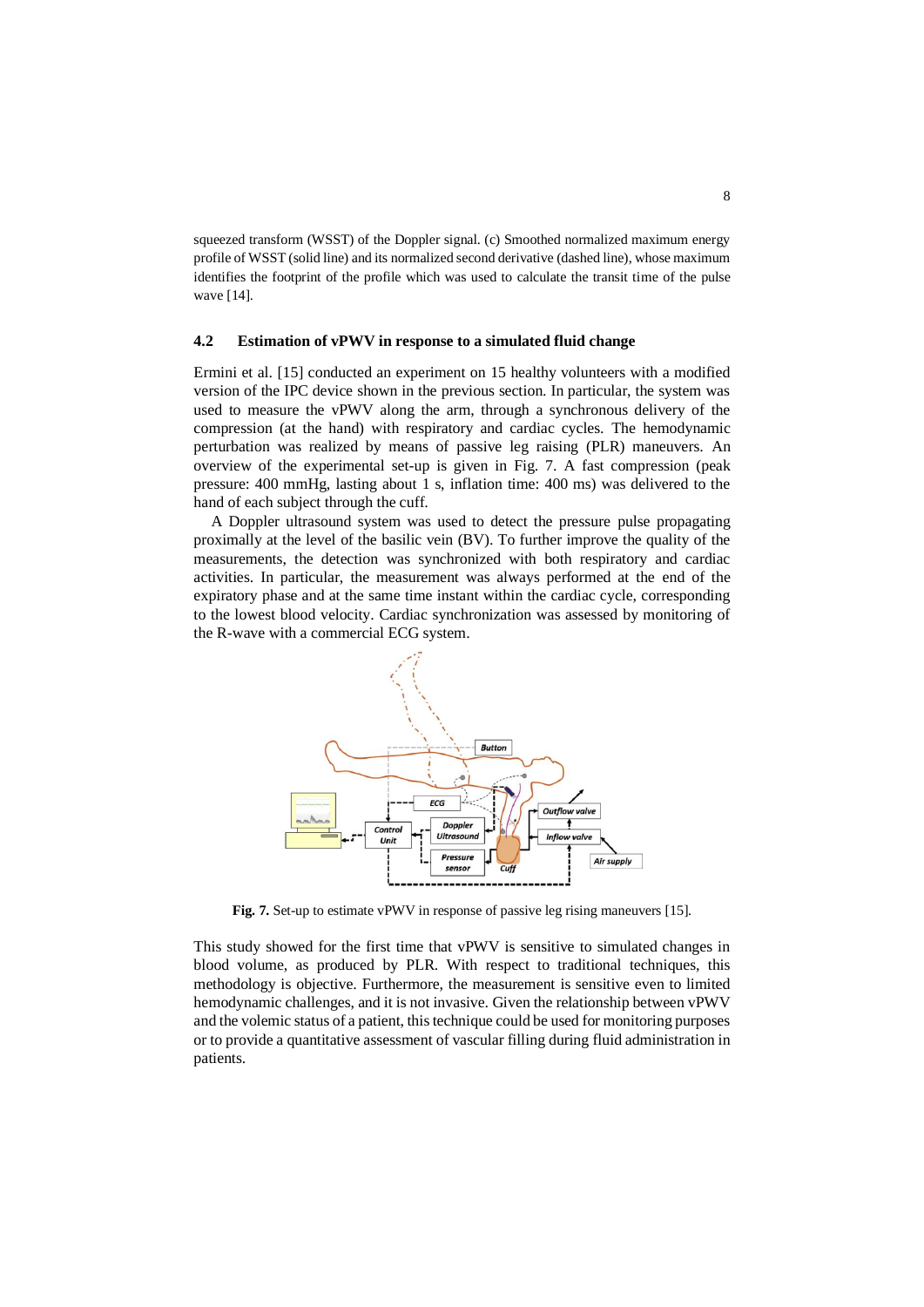#### **5 Conclusions**

The applications of IPC technique can be of a therapeutic and rehabilitative type, such as the improvement of the return of venous blood to the heart in people with disorders to the cardiovascular system, or of a diagnostic type, such as the measure of the propagation velocity of a pressure wave in the venous compartment, which allows an indirect evaluation of the volemic status of a subject. Further applications can deepen the study of still poorly defined phenomena in the cardiovascular system.

The variety of applications from the physiological point of view requires that the specific IPC device must be designed and manufactured with non-common techniques, to meet the required precision and dynamic performance.

The applications of IPC are completely non-invasive, and this constitutes a fundamental element for the realization of devices of limited cost, easy to use and therefore very widespread. They can therefore represent an important means of spreading well-being and good health widely, in the spirit of the SDG3 of the United Nations Development Program.

#### **References**

- 1. Johansson, K., Lie, E., Ekdahl, C., Lindfeldt, J.: A randomized study comparing manual lymph drainage with sequential pneumatic compression for treatment of postoperative arm lymphedema. Lymphology 31, 56–64 (1998).
- 2. Zaleska, M., Olszewski, W.L., Durlik, M.: The effectiveness of intermittent pneumatic compression in long-term therapy of lymphedema of lower limbs. Lymphat Res Biol. 12(2), 103-109 (2014).
- 3. Comerota, A. J.; Intermittent pneumatic compression: Physiologic and clinical basis to improve management of venous leg ulcers. Journal of Vascular Surgery 53, 1121–1129 (2011).
- 4. Nelson, E. A., Mani, R., Thomas, K., Vowden, K. Intermittent pneumatic compression for treating venous leg ulcers. Cochrane Database of Systematic Reviews. (2011),
- 5. Sparks-DeFriese B. J.: Chapter 29 Vascular Ulcers. In: Physical Rehabilitation, pp. 777- 802, W.B. Saunders (2007).
- 6. Flam E., Berry, S., Coyle, A., Dardik, H., Raab, L.: Blood-flow augmentation of intermittent pneumatic compression systems used for the prevention of deep vein thrombosis prior to surgery. The American Journal of Surgery 171, 312–315 (1996).
- 7. Zhang, D., Li, F., Li, X., Du, G. Effect of Intermittent Pneumatic Compression on Preventing Deep Vein Thrombosis Among Stroke Patients: A Systematic Review and Meta-Analysis. Worldviews Evid Based Nurs 15(3), 189-196 (2018).
- 8. Ferraresi, C., Maffiodo, D., Hajimirzaalian, H.: A model-based method for the design of intermittent pneumatic compression systems acting on humans. Proceedings of the Institution of Mechanical Engineers, Part H: Journal of Engineering in Medicine 228(2), 118-126 (2014).
- 9. Manuello Bertetto, A., Meili, S., Ferraresi, C., Maffiodo, D., Crisafulli, A., Concu, A.: A Mechatronic Pneumatic Device to Improve Diastolic Function by Intermittent Action on Lower Limbs. Int. J. Automation Technol. 11(3), 501-508 (2017).